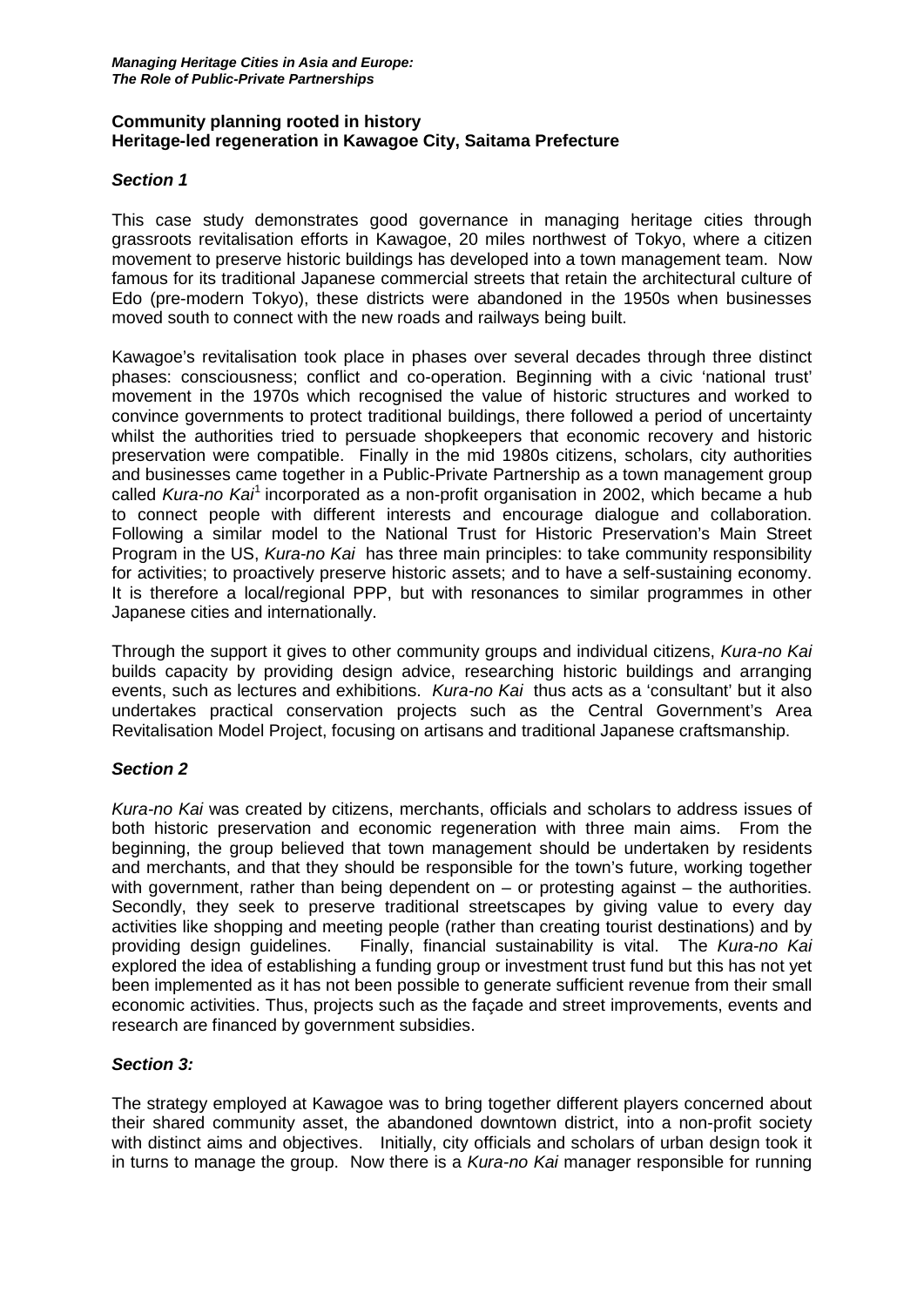the organisation, and helping plan and implement projects, with the assistance of a part-time secretary.

The Partnership brought together the following actors:

- Property-owning merchants and residents
- National Trust, scholars and other ngos providing heritage conservation guidance
- Saitama Prefecture and the Kawagoe City with financial and institutional support
- Central Government funding larger projects such as the Area Revitalisation Model

The initiative began with the designation of the first *Kura-tsukuri[2](#page-3-1)* building in downtown Kawagoe, which triggered public interest and led the city to purchase a similar structure when it was put on the market subsequently. The Architectural Institute of Japan (AIJ) also held a competition around this time for architects and urban planners encouraging thinking<br>about preservation and economic regeneration. Local store holders were still sceptical about preservation and economic regeneration. however and felt that designation of the historic district would lead to strict regulations with negative impacts on their businesses. Working with the aforementioned scholars, the city commissioned a report on design codes which suggested that the creation of a townscape should not be done only by a regulation, but that the community should define and solve problems amongst themselves – "by collaboration between residents, the city, and scholars."

The final stage was catalysed by city officials who used funds from a documentary film about *Kura-Tsukuri* architecture to establish *Kura-no Kai*, bringing together younger store owners keen to regenerate struggling stores; ex-members of the Kawagoe Junior Chamber now the backbone of business society; architects and scholars from the AIJ competition; city officials and other residents.

Incorporated as a non-profit organisation in 2002, *Kura-no Kai* has an administrative board with an honorary director, two deputy directors, four divisional chiefs (projects, promotion, design, and accounting), and an assistant chief of one division, three counsellors, and two officers. All these positions are voluntary.

#### *Section 4:*

*Kura-no Kai* has not measured its impact on sales, the number of visitors, rent levels, or the number of vacant buildings. However, according to the city, the number of tourists visiting Kawagoe City dramatically increased from 2.6 million in the 1980s to 6 million today.<sup>[3](#page-3-2)</sup> The positive economic impact is obvious and the old commercial streets have younger shop keepers who, inspired by *Kura-no Kai*, have self-organised into an additional supporting ngo. A former director of the *Kura-no Kai* commented that one of the keys to success is to pass the torch to younger generations before you get too old. [4](#page-3-3) The *Guidelines for Town Development* developed by *Kura-no Kai* is viewed by many as a benchmark in best practice. "This proactive autonomous agreement made it possible to control local design elements in a long-term, integrated manner. As a result, they have succeeded in developing economically in a way that still preserves their traditional architecture and the appearance of the town. This facility was praised for design methods that allowed for the autonomy of the residents and utilised regional culture and the local inhabitants' feelings to the best advantage." [5](#page-3-4) In Ichiban-gai shopping street, every building requires the approval of the Townscape Committee and this unique voluntary process (the design code is not legally enforced) allows Kura-no Kai to control the traditional atmosphere of townscape indirectly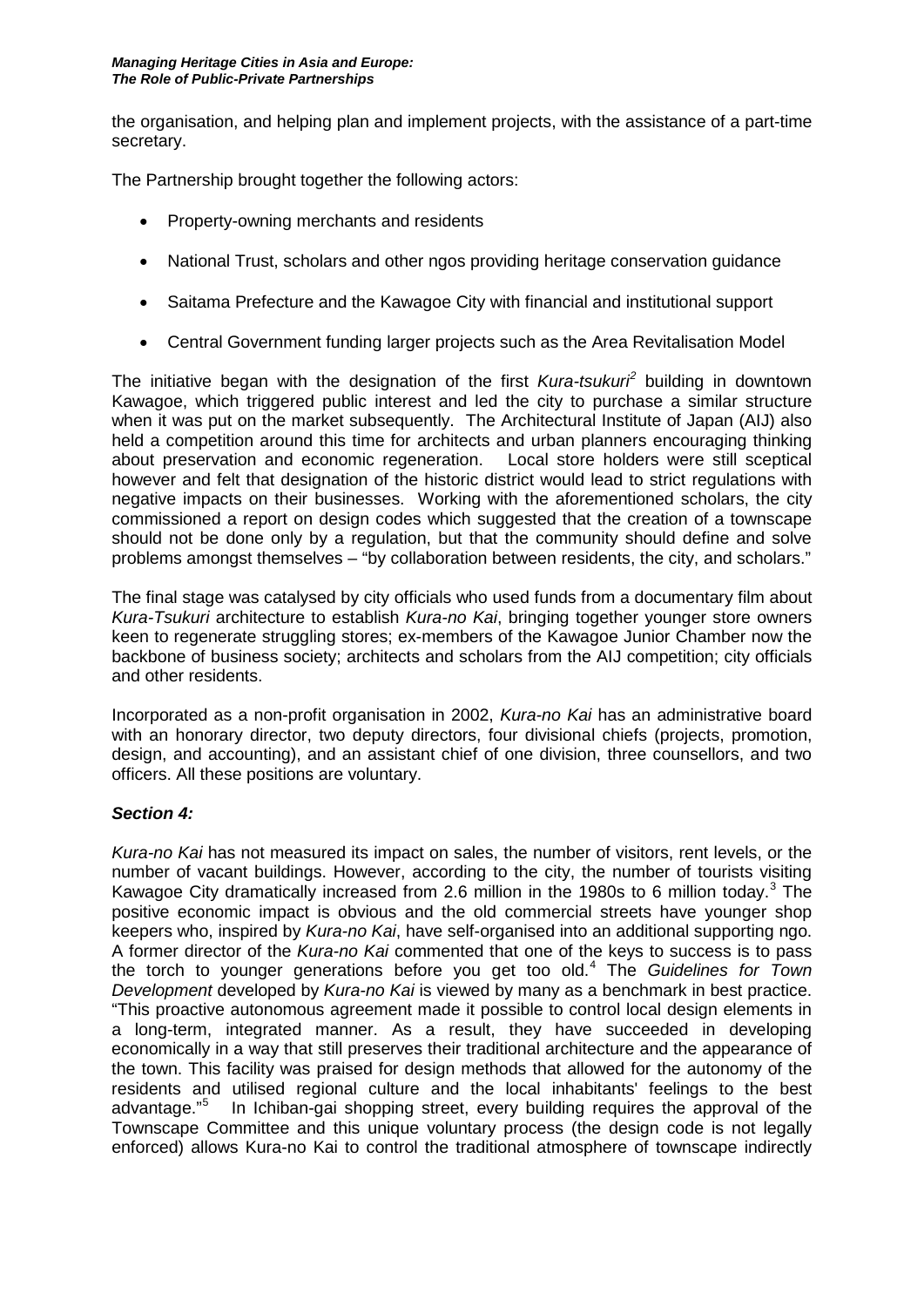but practically.<sup>[6](#page-3-5)</sup> In 2010 Kura-no Kai received a Regional Development Award from the Ministry of Internal Affairs and Communications.<sup>[7](#page-3-6)</sup>

## *Section 5*

As far as lessons learned are concerned, the following can be drawn from this case study:

- Staffing Kawagoe's experience suggests some communities may be able to achieve success without a full-time manager when talented local leaders can play this role. However the group still hopes to find funding for a full-time, trained manager.
- Economic data It is vital to assess the impact of revitalisation efforts so measuring tools need to be developed and communities trained to implement them. $8$
- Branding *Kura-no Kai* is built on a strong sense of community pride that has been central to the revitalisation.
- Incremental approach PPPs are generally of long duration and the revitalisation efforts in Kawagoe appear to have required 10 to 15 years to take hold. Adequate consideration needs to be made by the PPP.

The main recommendation is for a developing a systematic approach for grassroots revitalisation efforts, making it possible to increase the number of communities involved, maximising efficiency, reducing the feeling of isolation as well as mitigating the burden on successful communities. It is suggested therefore that consideration be given to developing a national framework of managers and coordinators, measurement tools, and an understandable approach to enable this.

# *Section 6*

Yoshinori Nomoto Head of Secretariat, Kawagoe Kura no Kai Email: [jimukyoku@kuranokai.org](mailto:jimukyoku@kuranokai.org) Fax: +81 (0) 49 222 2330 [www.kuranokai.org](http://www.kuranokai.org/)

# *Section 7*

**.** <sup>1</sup> Ai Yamamoto, *Is the US Main Street Model Likely To Be an Effective Approach to Revitalizing Japanese City Centers?* Department of Urban Studies and Planning in May 24 2007 in Partial Fulfilment of the Requirements for the Degree of Master in City Planning

 $2$  Yamamoto; p115 "Kura-tsukuri' is a style of fire proof architecture invented in Edo, and prevailed in Kanto region. Until Meiji era (1868-1912), the style was the important component of streetscape in Tokyo. However, in Tokyo, the style had disappeared through the Kanto Great Fire in 1923, the Second World War II, and rapid economic growth from 1950 to 1970."

<sup>3</sup> *Initiatives and Achievements of Local Governments* in Japan Article by Ichie Tsunoda, published by Japan for Sustainability<http://www.japanfs.org/en/>

<sup>4</sup> Yamamoto; p127